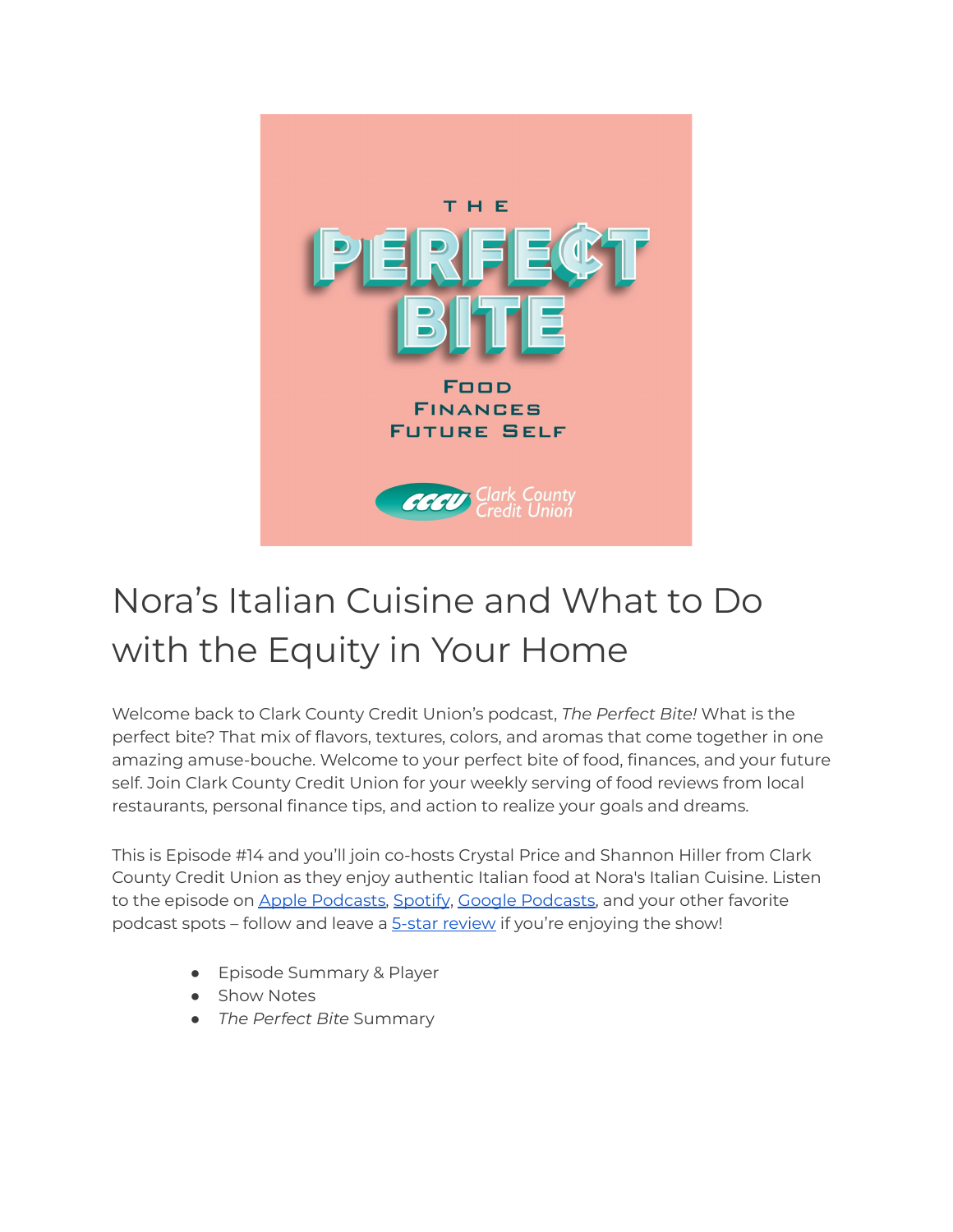## *The Perfect Bite* **Episode #14: Nora's Italian Cuisine and What to Do with the Equity in Your Home**

In this fourteenth bite, join co-hosts Crystal Price and Shannon Hiller from Clark County Credit Union as they enjoy authentic Italian food at Nora's Italian Cuisine, share ideas for what to do with increased equity in your home, and how to improve the value of your home. Hear what Italian foods you should get at lunch, what a HELOC is, and the home improvement project that's right for you. This episode covers everything from chicken parm to casitas. Here's a small sample of what you will hear in this episode:

- How was Nora's Italian Cuisine?
- What did Crystal order?
- Why are people focusing on adding outdoor spaces?
- What do you do with extra equity in your home?
- Has Crystal noticed more casitas?
- What is a Home Equity Loan?
- Should you get a HELOC?
- What is Scottish Salmon?

Learn more at [CCCULV.org.](https://www.ccculv.org/)

Check out the episode and show notes below for much more detail.

## **Show Notes**

- **Nora's Italian Cuisine and What to Do with the Equity in Your Home**
	- [0:09] Welcome to *[The Perfect Bite](https://www.ccculv.org/)*
	- o [0:23] Learn more at [CCCULV.org](https://www.ccculv.org/)
	- [0:35] [Crystal Price](https://www.ccculv.org/Our-Mission.aspx), [Shannon Hiller](https://www.ccculv.org/Our-Mission.aspx)
	- **○ Food: Nora's Italian Cuisine**
	- [1:08] [Nora's Italian Cuisine](https://www.yelp.com/biz/noras-italian-cuisine-las-vegas-3)
	- [1:24] [Yelp](https://www.yelp.com/biz/noras-italian-cuisine-las-vegas-3)
	- o [2:02] What did Crystal order?
	- o [2:42] [Scottish Salmon](https://www.salmonscotland.co.uk/)
	- [3:11] What will Crystal order next time?